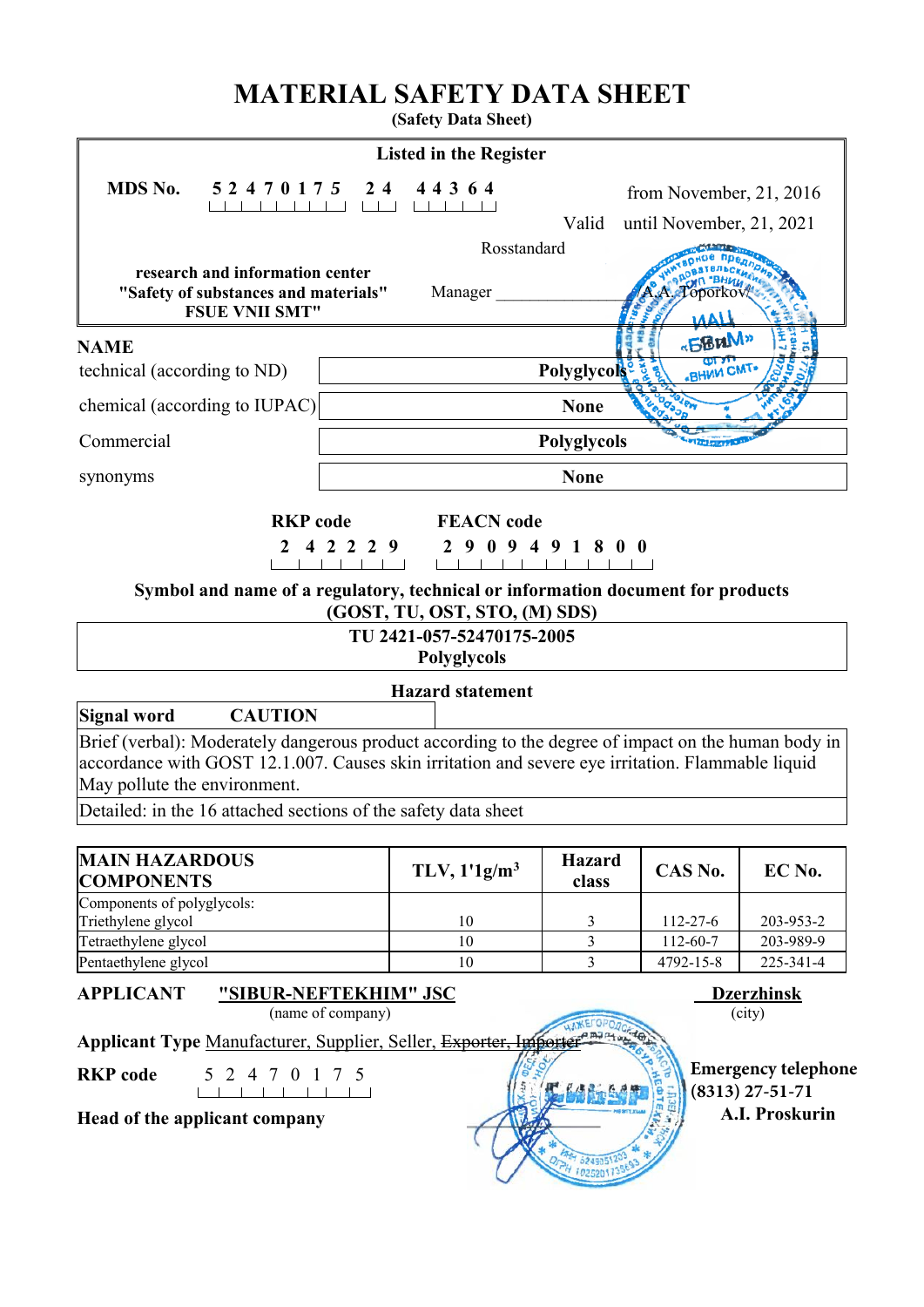# **Safety Data Sheet (SDS) complies with UN Recommendations ST / SG / AC.10 / 30 «GHS»**

| <b>IUPAC</b>             |                                 | International Union of Pure and Applied Chemistry                                                                                                                             |
|--------------------------|---------------------------------|-------------------------------------------------------------------------------------------------------------------------------------------------------------------------------|
| <b>GHS</b>               |                                 | UN Recommendations ST / SG / AC.10 / 30 "Globally Harmonized System<br>of Classification and Globally Harmonized System of Classification and<br>Labeling of Chemicals (GHS)" |
| <b>RCP</b>               |                                 | All-Russian classifier of products;                                                                                                                                           |
| <b>RNCBO</b>             |                                 | All-Russian Classifier of Enterprises and Organizations                                                                                                                       |
| <b>FEACN</b>             |                                 | Foreign Economic Activity Commodity Classification                                                                                                                            |
| <b>CAS No</b>            |                                 | substance number in the registry of the Chemical Abstracts Service                                                                                                            |
| EC No.                   |                                 | substance number in the registry of the European Chemicals Agency                                                                                                             |
| <b>TLV</b>               |                                 | maximum permissible concentration of a chemical substance in the air of the<br>working area, mg / $m3$                                                                        |
| <b>Safety Data Sheet</b> | $\hspace{0.1mm}-\hspace{0.1mm}$ | Russian translation: material safety data sheet (substance, mixture, material,<br>industrial waste)                                                                           |
| Signal word              |                                 | - the word used to emphasize the degree of chemical products hazard and<br>selected in accordance with GOST 31340-2013                                                        |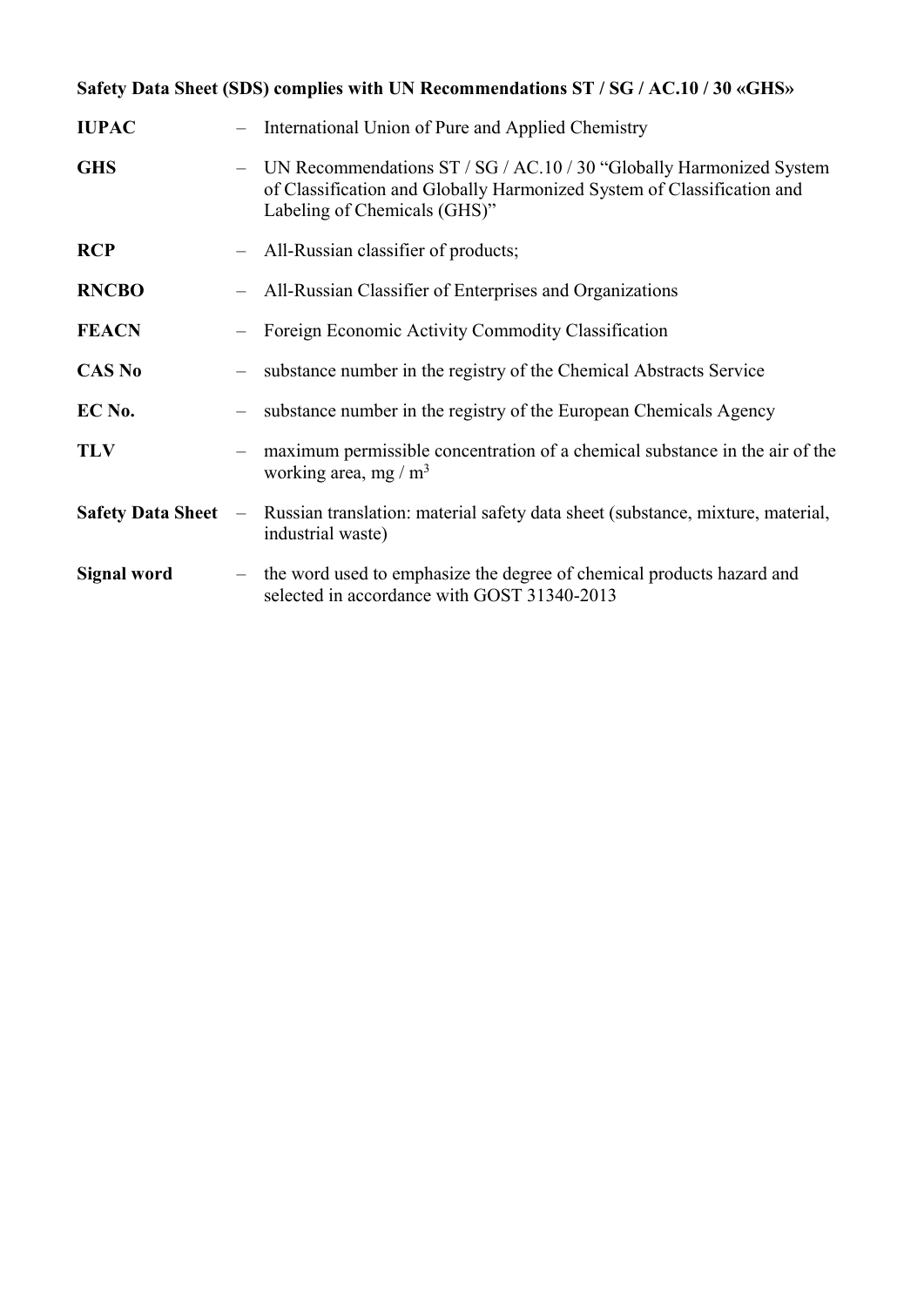| Polyglycols               | MDS No. 52470175.24.44364      |            |
|---------------------------|--------------------------------|------------|
| TU 2422-057-52470175-2005 | Valid until November 21, 2021. | p. 3 of 15 |

#### **1. Identification of chemical products and information about the manufacturer and / or supplier**

#### **1.1. Identification of chemical products**

| 1.1.1. Technical name:                                                   | Polyglycols<br>/1/                                                                                                                                                          |
|--------------------------------------------------------------------------|-----------------------------------------------------------------------------------------------------------------------------------------------------------------------------|
| 1.1.2. Brief recommendations for use:<br>(including restrictions on use) | Poly-glycols are used as a means to prevent the bulk<br>materials from freezing (sintering ore) and as a dust<br>suppressor in the production of potash fertilizers.<br>/1/ |
| 1.2. Information about the manufacturer and / or vendor                  |                                                                                                                                                                             |
| 1.2.1. Full official name of company:                                    | Joint Stock Company "Sibur-Neftekhim"                                                                                                                                       |
| 1.2.2. Address (postal and legal):                                       | 606000 Nizhny Novgorod Region, Dzerzhinsk, Eastern<br>Industrial Zone, block 390.                                                                                           |
| 1.2.3. Telephone, incl. emergency<br>consultations and time limits:      | $(8-313)$ 27-51-71 (24 hours and in the event of an<br>accident).                                                                                                           |
| 1.2.4. Fax:                                                              | fax (8313) 27-59-99                                                                                                                                                         |
| $1.2.5.$ E-mail:                                                         | E-mail:infosnh@sibur-nn.ru                                                                                                                                                  |

#### **2. Hazard Identification**

| 2.1. Hazard degree of chemical products in<br>general:<br>(information on the classification of hazard in<br>accordance with the legislation of the Russian | In accordance with GOST 12.1.007, the components of<br>the polyglycols (triethylene glycol, tetraethyl glycol,<br>pentaethylene glycol) are classified as hazard class 3<br>(moderately hazardous) according to the degree of |
|-------------------------------------------------------------------------------------------------------------------------------------------------------------|-------------------------------------------------------------------------------------------------------------------------------------------------------------------------------------------------------------------------------|
| Federation (GOST 12.1.007-76) and GHS (GOST<br>32419-2013, GOST 32423-2013, GOST 32424-2013,<br>GOST 32425-2013)                                            | their effect on the human body.<br>/1,3/<br>According to the GHS:<br>- chemical products with acute toxic effects upon<br>ingestion, 4 grades,<br>- contact with eyes causes severe irritation, grade 2A,                     |
|                                                                                                                                                             | - skin contact causes skin irritation, grade 2<br>/12,30/                                                                                                                                                                     |

#### **2.2. Information about the warning marking in accordance with GOST 31340-2013**

|  | 2.2.1. Signal word: |  |
|--|---------------------|--|
|--|---------------------|--|

2.2.2. Danger symbol: "Exclamation mark",

2.2.3. Hazard statement: (Phrases)

"Caution"

- H-302 Harmful if swallowed. /8/ - H-315 Skin contact causes skin irritation, /8/
- H-319 Eye contact causes severe eye irritation. /8/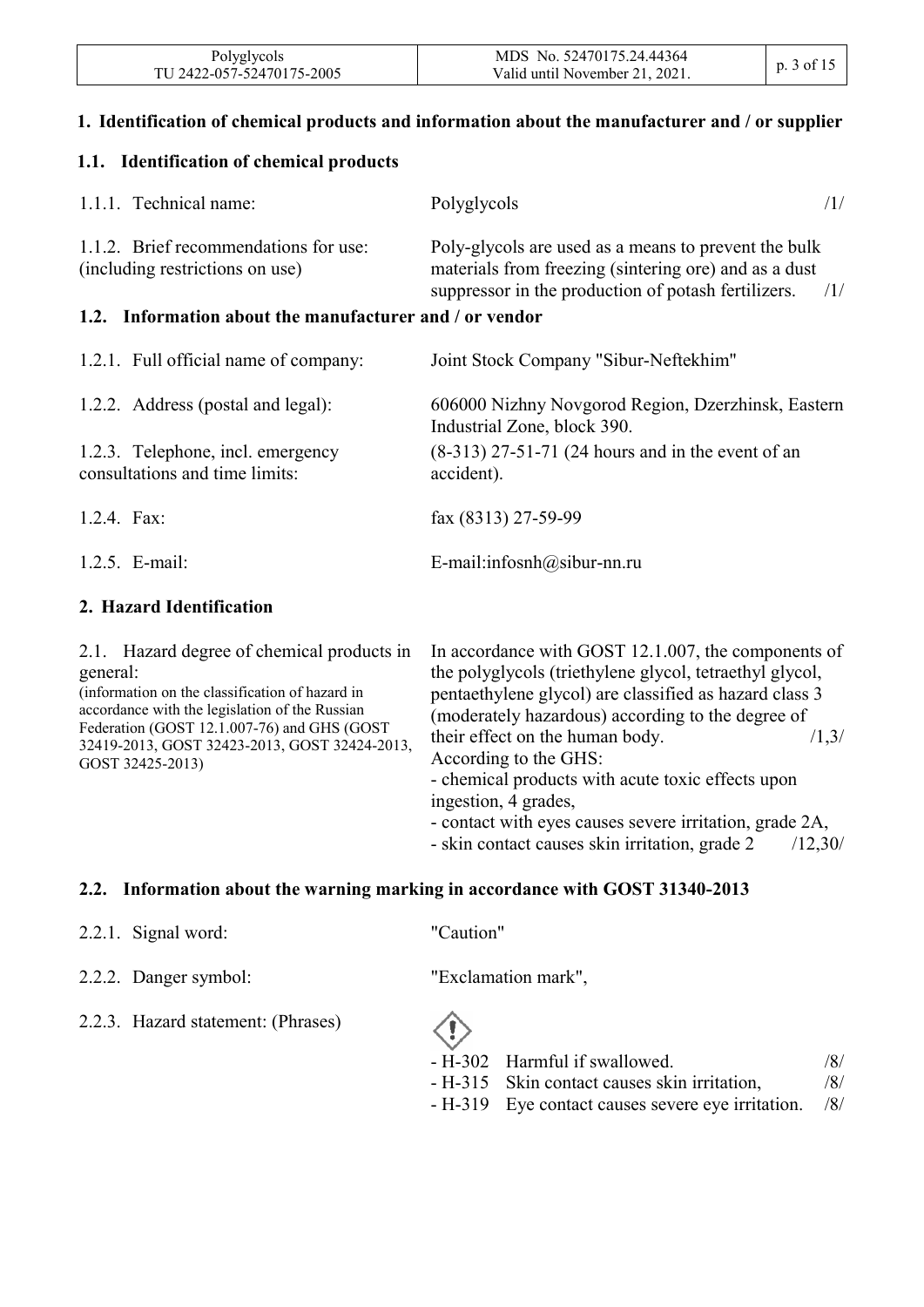| p. 4 of 15 | MDS No. 52470175.24.44364      | Polyglycols               |
|------------|--------------------------------|---------------------------|
|            | Valid until November 21, 2021. | TU 2422-057-52470175-2005 |

#### **3. Composition (information on ingredients)**

#### **3.1. General product information**

| 3.1.1. Chemical name: (according to IUPAC) None                                                                                                                                                                                             |                                                                                                                               |     |
|---------------------------------------------------------------------------------------------------------------------------------------------------------------------------------------------------------------------------------------------|-------------------------------------------------------------------------------------------------------------------------------|-----|
| 3.1.2. Chemical formula                                                                                                                                                                                                                     | None                                                                                                                          | (1/ |
| 3.1.3. General characteristics of the<br>composition:<br>(taking into account brand assortment and an indication pentaethylene glycol.<br>of impurities and functional additives that affect on the<br>products hazard; production process) | Polyglycols are a by-product of the production of glycol and are a<br>mixture of triethylene glycol, tetraethylene glycol and |     |

#### **3.2. Components**

 $\overline{\phantom{a}}$ 

(Name, CAS and EU numbers (if available), mass fraction, TLV или SRLI, hazard classes, references to data sources)

|                      | Mass fraction, | Hygienic standards in the air<br>of the working area |              |                |           |
|----------------------|----------------|------------------------------------------------------|--------------|----------------|-----------|
| Components (name)    | $\frac{0}{0}$  | Work area TLV<br>$mg/m^3$<br>(mp / s.s.)             | Hazard class | CAS No.        | EC No.    |
| Triethylene glycol   | up to $64$     | $10n+a$                                              |              | $112 - 27 - 6$ | 203-953-2 |
| Tetraethylene glycol | 25-45          | $10n+a$                                              |              | 112-60-7       | 203-989-9 |
| Pentaethylene glycol | $1.5 - 4.0$    | $10$ n+n                                             |              | 4792-15-8      | 225-341-4 |

/1,9,10/

#### **4. First aid measures**

#### **4.1. Symptoms**

| 4.1.1. In case of poisoning by inhalation (by<br>inhalation): | Due to the low vapor pressure, polyglycols do not pose<br>a danger of acute inhalation poisoning.<br>Inhalation - cough, shortness of breath, sore throat,<br>difficulty breathing, heartbeat, dizziness, in severe | /1,12/ |
|---------------------------------------------------------------|---------------------------------------------------------------------------------------------------------------------------------------------------------------------------------------------------------------------|--------|
|                                                               | cases - loss of consciousness, convulsions                                                                                                                                                                          | /18/   |
| 4.1.2. Skin contact:                                          | Redness of the skin, pain, swelling.                                                                                                                                                                                | /18/   |
| 4.1.3. Eye contact:                                           | Pain, redness, epiphora, exophthalmos                                                                                                                                                                               | /18/   |
| 4.1.4. In case of poisoning by oral route<br>(ingestion):     | Abdominal pain, nausea, vomiting, diarrhea,<br>haematuria                                                                                                                                                           | /18/   |

#### **4.2. First Aid Measures for Victims**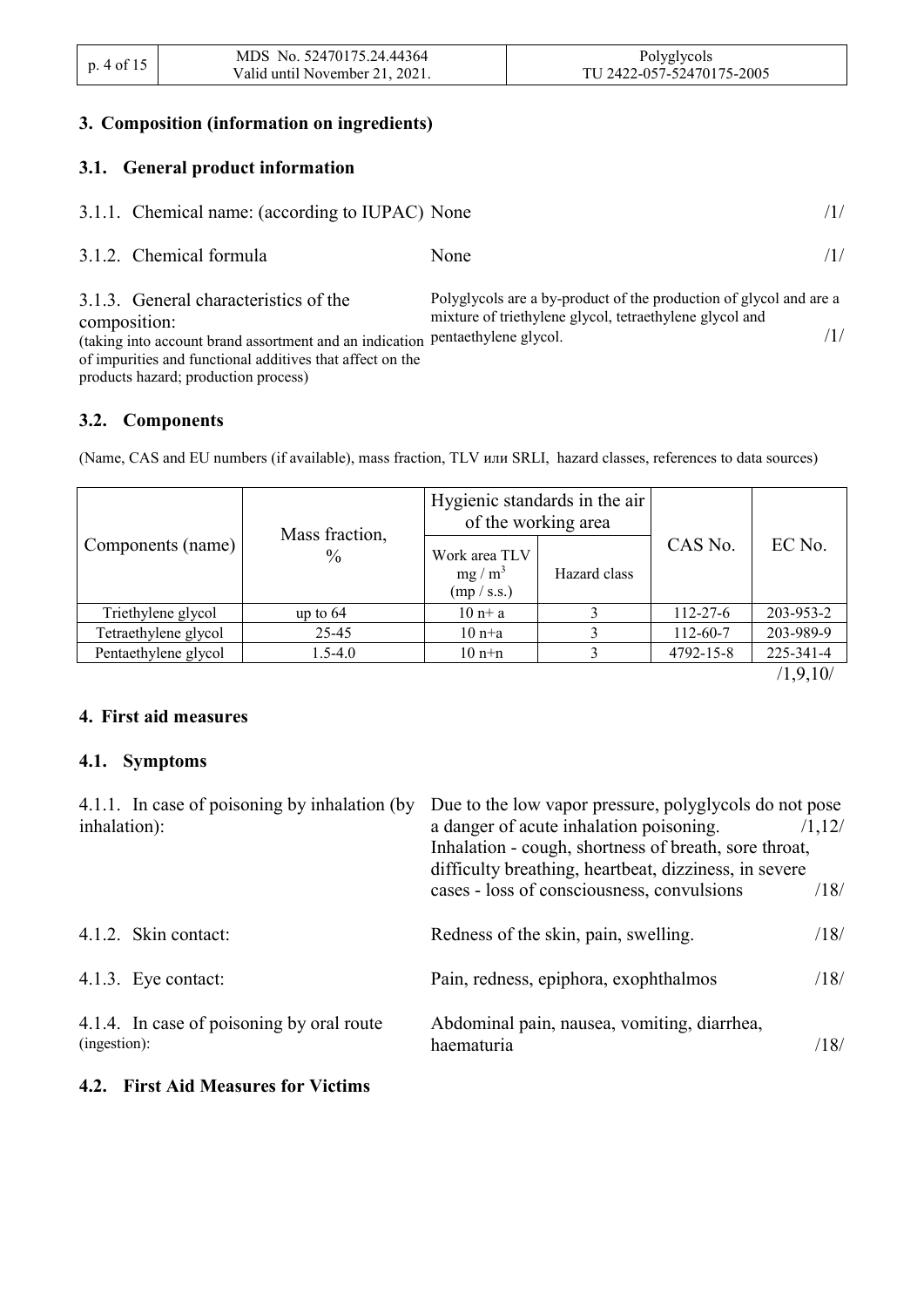|         | Polyglycols<br>TU 2422-057-52470175-2005                                                                                    | MDS No. 52470175.24.44364<br>Valid until November 21, 2021.                                                                                                                                                                                                                                                                                           | p. 5 of 15          |
|---------|-----------------------------------------------------------------------------------------------------------------------------|-------------------------------------------------------------------------------------------------------------------------------------------------------------------------------------------------------------------------------------------------------------------------------------------------------------------------------------------------------|---------------------|
|         | 4.2.1. In case of poisoning by inhalation:                                                                                  | Fresh air, warmth, peace                                                                                                                                                                                                                                                                                                                              | /2/                 |
|         | 4.2.2. Skin contact:                                                                                                        | Wash under running water with soap.                                                                                                                                                                                                                                                                                                                   | /11,18/             |
|         | 4.2.3. Eye contact:                                                                                                         | Wash under running water. If necessary, seek medical<br>attention.                                                                                                                                                                                                                                                                                    | /11,18/             |
|         | 4.2.4. In case of poisoning by oral route                                                                                   | Rinse the mouth, drink plenty of water, activated<br>carbon.<br>Give to drink 30 ml of 30% ethyl alcohol every 3<br>hours, alkaline drinking (2% solution of baking soda).<br>Provide the victim with rest, warm and immediately<br>deliver to the medical unit.                                                                                      | /1, 11, 18/<br>/18/ |
|         | 4.2.5. Counterindications:                                                                                                  | Not available.                                                                                                                                                                                                                                                                                                                                        |                     |
|         | 5. Measures and means of fire and explosion safety                                                                          |                                                                                                                                                                                                                                                                                                                                                       |                     |
|         | 5.1. General properties of fire and explosion Flammable explosion-proof liquid.<br>hazards (according to GOST 12.1.044-89): |                                                                                                                                                                                                                                                                                                                                                       | /1/                 |
|         | 5.2. Fire/explosion hazards:<br>(list of indicators according to GOST 12.1.044-89 and<br>GOST R 30852.2002)                 | Self-ignition temperature: $350 \degree$ C.<br>Flash point of vapor, $170^{\circ}$ C.                                                                                                                                                                                                                                                                 | /1/<br>/1/          |
|         | destruction and the hazard they cause:                                                                                      | 5.3. Products of combustion and / or thermal Triethylene glycol, which is the main component of<br>polyglycols, is subject to thermal decomposition.                                                                                                                                                                                                  | /11/                |
|         |                                                                                                                             | During combustion, carbon oxides are formed. Carbon<br>monoxide affects the respiratory tract, causes choking,<br>headache, dizziness, tinnitus, shortness of breath,<br>palpitations, blinking $\mu$ eyes, reddening of the face,<br>general weakness, nausea, and sometimes vomiting; in<br>severe cases, convulsions, loss of consciousness, coma. | /31,14/             |
| agents: | 5.4. Recommended fire extinguishing                                                                                         | Total flooding in premises.<br>In case of small fires - air-mechanical foam, sprayed<br>water.                                                                                                                                                                                                                                                        |                     |
|         |                                                                                                                             | For large fires - sprayed water, foam, dry powders, the<br>minimum fire extinguishing concentration of nitrogen<br>is 44% by volume, carbon dioxide is 33% by volume.                                                                                                                                                                                 | /1,15/              |
| 5.5.    | Prohibited Extinguishing Media:                                                                                             | There are no recommendations prohibiting the use of<br>certain fire extinguishing agents.                                                                                                                                                                                                                                                             |                     |
|         | 5.6. Personal protective equipment for<br>extinguishing fires: (firefighters PPE)                                           | In case of fire outbreak — fire-resistant suit in a set<br>with a self-contained self-rescue device SPI-20.                                                                                                                                                                                                                                           | /18/                |
| 5.7.    | Specificity of extinguishing:                                                                                               | Do not approach the vessels.<br>Cool down the vessels with water while standing as far<br>from them as possible.                                                                                                                                                                                                                                      | /18/                |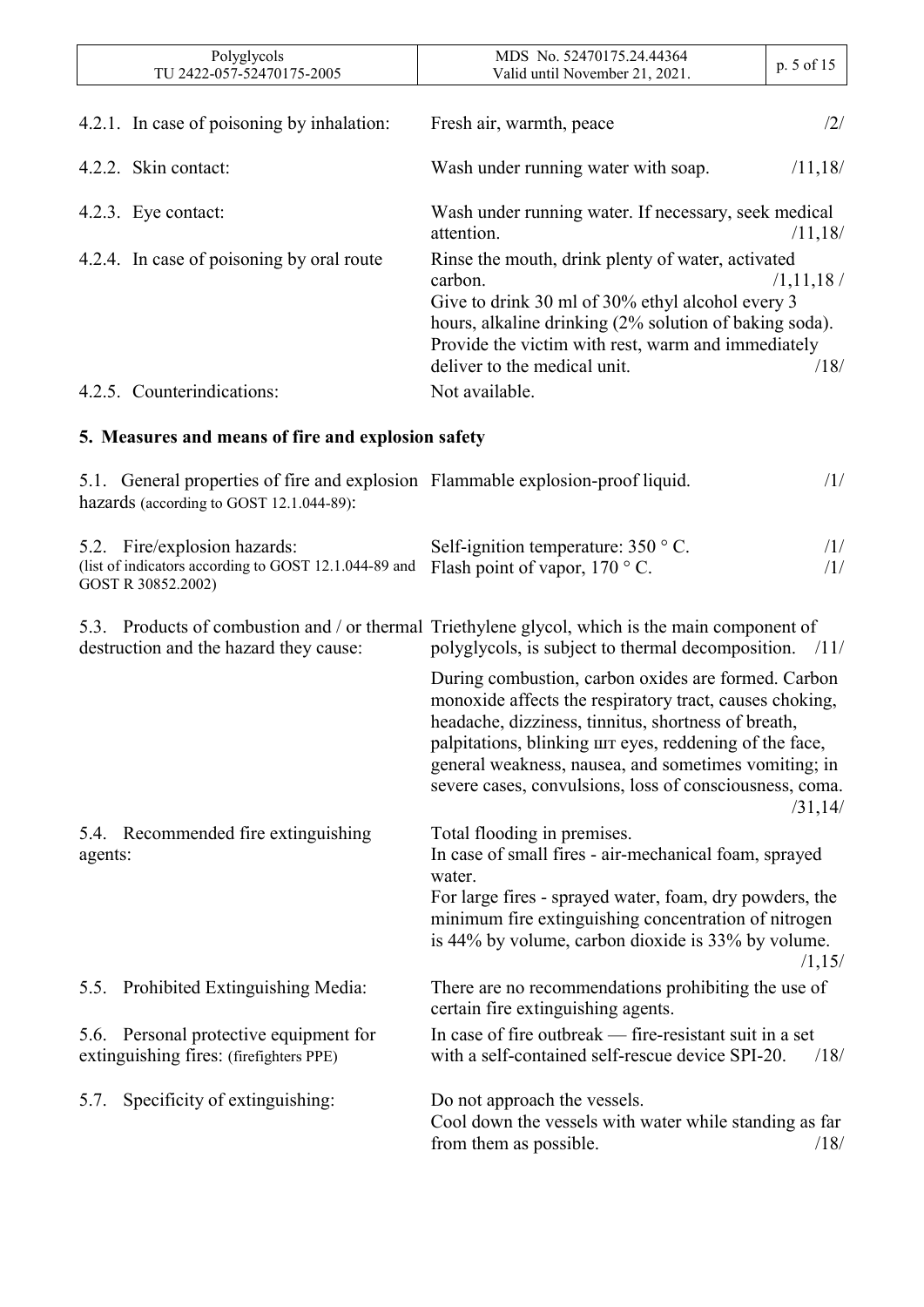| p. 6 of 15 | MDS No. 52470175.24.44364      | Polyglycols               |
|------------|--------------------------------|---------------------------|
|            | Valid until November 21, 2021. | TU 2422-057-52470175-2005 |

#### **6. Measures for the prevention and elimination of emergency situations and their consequences**

#### **6.1. Measures for the prevention of adverse effects on people, environment, buildings, structures, etc. during emergency situations**

| 6.1.1. Necessary general actions in<br>emergency situations:                                                                                                             | - Take the vehicle to a safe place.<br>- Isolate the dangerous zone within a radius of at least<br>200 m.<br>- Correct the specified distance according to the results<br>of chemical intelligence.<br>- Evacuate all unauthorized persons.<br>- Comply with fire safety measures.<br>- Do not smoke.<br>- Remove fire and spark sources.<br>- Only enter the danger zone when wearing protection<br>equipment.               |      |
|--------------------------------------------------------------------------------------------------------------------------------------------------------------------------|-------------------------------------------------------------------------------------------------------------------------------------------------------------------------------------------------------------------------------------------------------------------------------------------------------------------------------------------------------------------------------------------------------------------------------|------|
|                                                                                                                                                                          | - Provide first aid to victims.                                                                                                                                                                                                                                                                                                                                                                                               | /18/ |
| 6.1.2. Personal protective equipment in<br>emergency situations:<br>(emergency teams PPE)                                                                                | All-service protective suit L-1 or L-2 completed with<br>industrial gas mask and cartridges A, B. Overall Oil<br>and petrol resistant gloves, gloves of butyl-rubber<br>dispersion, protective footwear. In case of fire<br>outbreak—fire-resistant suit in a set with a self-                                                                                                                                                | /18/ |
| 6.2. Procedure for liquidation of emergency situations                                                                                                                   | contained self-rescue device SPI-20.                                                                                                                                                                                                                                                                                                                                                                                          |      |
| 6.2.1. Actions in case of leakage, spill,<br>spreading:<br>(including measures for their elimination and<br>precautionary measures ensuring environmental<br>protection) | - Report to the sanitary and epidemiological inspection<br>bodies.<br>- Do not touch the spilled substance.<br>- Eliminate the leakage in compliance with<br>precautionary measures.<br>- Protect the spills with earth mound, fill with inert<br>material, collect in containers.<br>- Avoid the substance entry into water bodies,<br>basements, sewage systems.                                                            | /18/ |
|                                                                                                                                                                          | Neutralization:<br>- Fill up with sand or other inert material.<br>- Burn out the territory (separate areas) in case of<br>thread of penetration into underground water.<br>- Call experts for neutralization:                                                                                                                                                                                                                | /18/ |
| 6.2.2. Actions in case of fire:                                                                                                                                          | - enter in the accident zone with protective clothing<br>and breathing apparatus.<br>- To extinguish from the maximum distance with water<br>mist, air-mechanical foam, other means.<br>- Cool down the vessels with water while standing as<br>far from them as possible.<br>- Organize the evacuation of people from nearby<br>buildings, taking into account the direction of<br>movement of toxic products of combustion. | /18/ |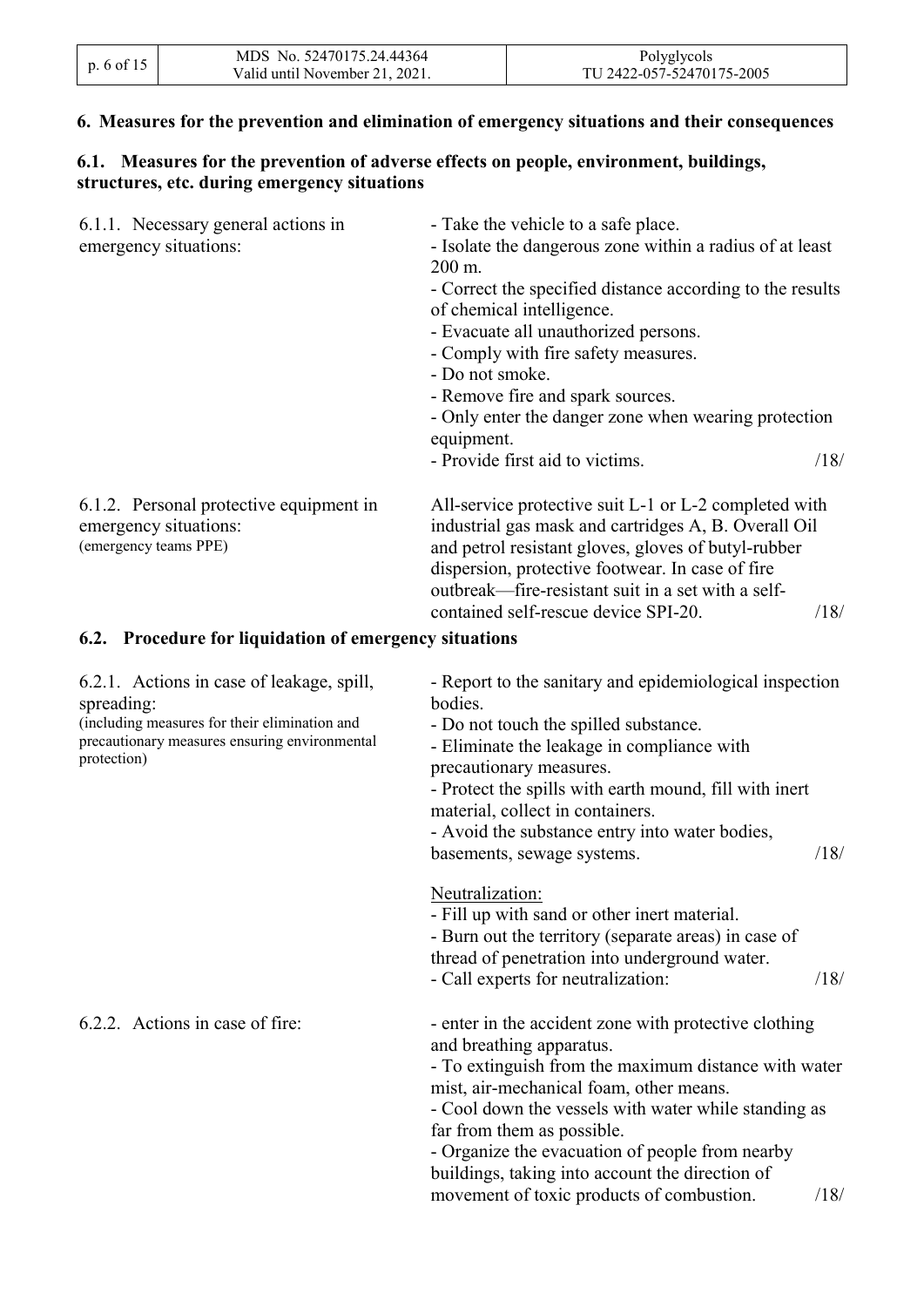| Polyglycols               | MDS No. 52470175.24.44364      | $/$ of $1^{\circ}$ |
|---------------------------|--------------------------------|--------------------|
| TU 2422-057-52470175-2005 | Valid until November 21, 2021. |                    |

#### **7. Rules for storage of chemical products and handling it during loading and unloading operations**

#### **7.1. Safety measures for handling chemical products**

| 7.1.1. Security Engineering Systems:                                                                                                                  | - Supply and exhaust, local emergency ventilation.<br>- Equipment should be sealed.<br>- Fire Extinguishing System Means uninterrupted<br>power means.<br>- Detectors of smoke, flame, pre-explosive<br>concentrations.<br>- Loud-speaking and telephone communication.<br>- Remote shutdown of the main process equipment<br>from the central control panel.<br>- Use of equipment in fire, explosion-proof, sealed<br>design.<br>- Grounding of electrical equipment and<br>communications.<br>- Exclusion of sources of open flame.<br>- Use of non-sparking tools.<br>/1,26/<br>- Safety signs |
|-------------------------------------------------------------------------------------------------------------------------------------------------------|----------------------------------------------------------------------------------------------------------------------------------------------------------------------------------------------------------------------------------------------------------------------------------------------------------------------------------------------------------------------------------------------------------------------------------------------------------------------------------------------------------------------------------------------------------------------------------------------------|
| 7.1.2. Environmental Protection Measures:                                                                                                             | Use sealed equipment, follow the rules of storage and<br>transportation.<br>/1/<br>It is necessary to prevent the ingress of the product into<br>the soil, water, sewage, drainage systems and water<br>/1,26/<br>supply<br>In order to protect the atmospheric air, constant<br>monitoring of compliance with maximum permissible<br>emissions should be organized.                                                                                                                                                                                                                               |
| 7.1.3. Recommendations for safe movement<br>and transportation:                                                                                       | Polyglycols are transported by motor transport in<br>accordance with the rules for the carriage of goods<br>operating on this type of transport.<br>The tanker filling level is calculated taking into<br>account the full utilization of the carrying capacity<br>(capacity) and the volume expansion of the product<br>with possible temperature differences on the way.<br>Any type of container during transportation must be<br>sealed.<br>/1/                                                                                                                                                |
| Chemical storage rules<br>7.2.                                                                                                                        |                                                                                                                                                                                                                                                                                                                                                                                                                                                                                                                                                                                                    |
| 7.2.1. Terms and conditions of safe storage<br>(including guaranteed storage life, shelf life; substances<br>and materials incompatible with storage) | Storage tanks shall have thermal insulation and heating<br>device due to the high viscosity of glycols at low<br>temperatures and the resulting difficulties in pumping<br>them.<br>/26/<br>The guaranteed storage life for polyglycols is 1 year                                                                                                                                                                                                                                                                                                                                                  |

from the date of manufacture. /1/ Open warehouses must comply with fire safety regulations for the storage of combustible substances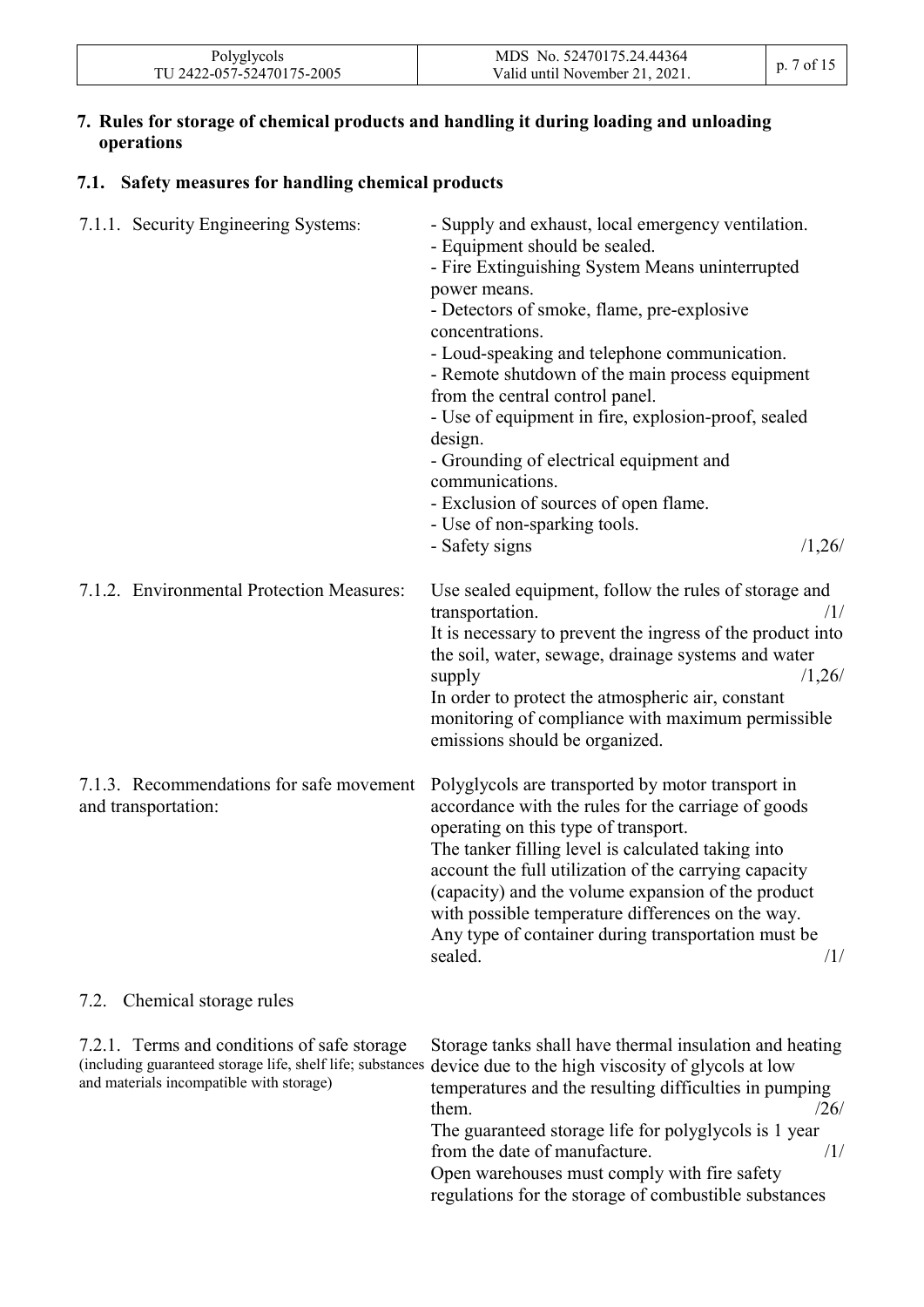| p. 8 of 15 |                 | MDS No. 52470175.24.44364<br>Valid until November 21, 2021.                         |                                | Polyglycols<br>TU 2422-057-52470175-2005                                                                                                                                                                                                                          |
|------------|-----------------|-------------------------------------------------------------------------------------|--------------------------------|-------------------------------------------------------------------------------------------------------------------------------------------------------------------------------------------------------------------------------------------------------------------|
|            |                 |                                                                                     |                                | (embankment around the warehouse with the removal<br>of vegetation inside it) provided with all necessary fire<br>extinguishing agents.<br>/12/<br>Storage of the product together with oxidizing agents,<br>acids, alkalis is not allowed.<br>/11/               |
|            |                 | 7.2.2. Package and packaging<br>(including the materials from which they are made): | are used.<br>washed and dried. | For polyglycols packaging, aluminum barrels<br>according to GOST 21029 or barrels made from<br>steel grade 12X18H10T, according to GOST 26155<br>Barrel necks shall be hermetically sealed. Barrels<br>before filling the product must be clean - steamed,<br>/1/ |
|            | household use:  | 7.3. Security measures and storage rules in                                         |                                | Does not applied in household use.                                                                                                                                                                                                                                |
|            |                 | 8. Exposure controls and personal protective equipment                              |                                |                                                                                                                                                                                                                                                                   |
| 8.1.       |                 | Working area parameters subject to<br>mandatory control (work area TLV or SRLI)     |                                | General pygienic standards for products in the air of<br>the working area: not regulated.<br>TLV in the air of working area:<br>triethylene glycol - $10mg/m^3$ ,<br>tetraethylene glycol - $10mg/m^3$ ,<br>pentaethylene glycol - $10mg/m^3$ .<br>/1,9,12/       |
|            | concentrations: | 8.2. Measures to ensure the content of<br>harmful substances in acceptable          |                                | Control of the air environment composition.<br>Sealing of production equipment.<br>Use of working and emergency vents.<br>/1,4/                                                                                                                                   |
|            |                 | 8.3. Personal Protective Equipment                                                  |                                |                                                                                                                                                                                                                                                                   |

| 8.3.1. General recommendations:                                                                       | - Keep overalls and protective equipment in good<br>condition.<br>- Preliminary and periodic medical examinations.<br>- Personal hygiene:<br>- Regularly wash contaminated clothes;<br>- Do not eat, do not smoke in the workplace.<br>/1/                                                                                       |
|-------------------------------------------------------------------------------------------------------|----------------------------------------------------------------------------------------------------------------------------------------------------------------------------------------------------------------------------------------------------------------------------------------------------------------------------------|
| 8.3.2. Respiratory protection (types of RPE):                                                         | Industrial filter respirators DOT 600 A283E3AHR3<br>(D), when working in confined spaces - hose gas mask<br>PSh-1 or PSh-2 or other isolating means of individual<br>respiratory protection.<br>/1/                                                                                                                              |
| 8.3.3. Protection means (material, type)<br>(overalls, safety shoes, hand protection, eye protection: | Production personnel must be provided with special<br>clothing in accordance with the typical industry<br>standards approved in the prescribed manner:<br>13,221<br>- suit to protect against general industrial pollution and<br>physical impact;<br>- knitted gloves with a point coating or gloves with a<br>polymer coating; |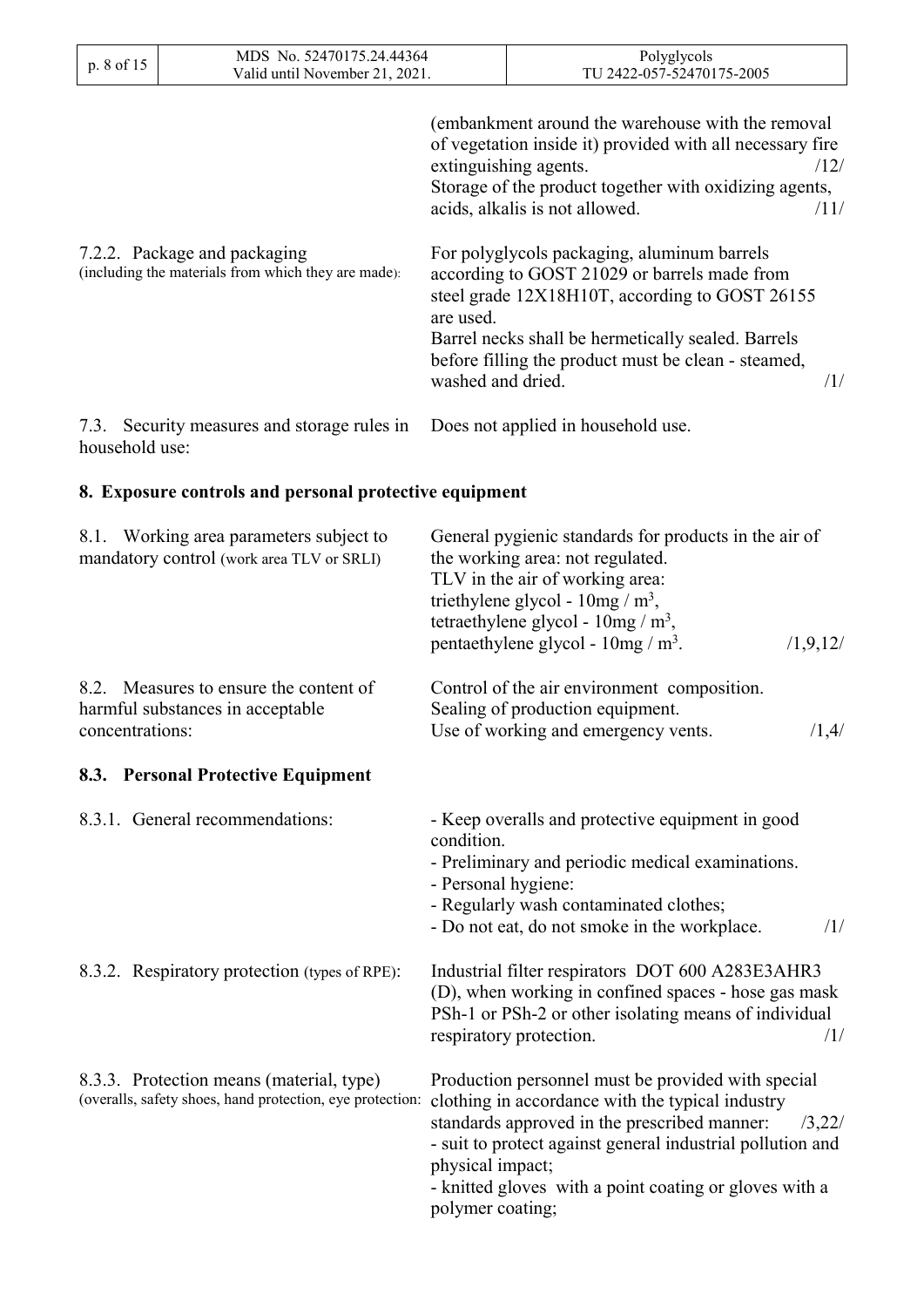| Polyglycols<br>TU 2422-057-52470175-2005                                                                                           | MDS No. 52470175.24.44364<br>Valid until November 21, 2021.                                                                                                                                                                                                                                                                                                                                                                                                                                                                                                                                                                                                                                                                                                                                                                                                                                                                                        | p. 9 of 15                |                                               |
|------------------------------------------------------------------------------------------------------------------------------------|----------------------------------------------------------------------------------------------------------------------------------------------------------------------------------------------------------------------------------------------------------------------------------------------------------------------------------------------------------------------------------------------------------------------------------------------------------------------------------------------------------------------------------------------------------------------------------------------------------------------------------------------------------------------------------------------------------------------------------------------------------------------------------------------------------------------------------------------------------------------------------------------------------------------------------------------------|---------------------------|-----------------------------------------------|
|                                                                                                                                    | - leather shoes with protective sockets.                                                                                                                                                                                                                                                                                                                                                                                                                                                                                                                                                                                                                                                                                                                                                                                                                                                                                                           |                           |                                               |
| 8.3.4. Personal protective equipment for<br>domestic use:                                                                          | The product is not intended for domestic use.                                                                                                                                                                                                                                                                                                                                                                                                                                                                                                                                                                                                                                                                                                                                                                                                                                                                                                      |                           |                                               |
| 9. Physico-chemical properties                                                                                                     |                                                                                                                                                                                                                                                                                                                                                                                                                                                                                                                                                                                                                                                                                                                                                                                                                                                                                                                                                    |                           |                                               |
| 9.1. Physical condition<br>(physical state, color, smell):                                                                         | Viscous dark brown liquid without mechanical<br>impurities.                                                                                                                                                                                                                                                                                                                                                                                                                                                                                                                                                                                                                                                                                                                                                                                                                                                                                        |                           | /1/                                           |
| <b>9.2.</b> Parameters characterizing the general                                                                                  | Flash point, °C                                                                                                                                                                                                                                                                                                                                                                                                                                                                                                                                                                                                                                                                                                                                                                                                                                                                                                                                    | 170                       | /1/                                           |
| properties of the product:<br>(temperature, pH, solubility, coefficient n-octanol /                                                | Auto-ignition temperature <sup>o</sup>                                                                                                                                                                                                                                                                                                                                                                                                                                                                                                                                                                                                                                                                                                                                                                                                                                                                                                             | 350                       | /1/                                           |
| water and other parameters specific to this type of<br>product)                                                                    | Boiling point, °                                                                                                                                                                                                                                                                                                                                                                                                                                                                                                                                                                                                                                                                                                                                                                                                                                                                                                                                   | 250                       | /1/                                           |
|                                                                                                                                    | Density at temperatures $g/cm^3$                                                                                                                                                                                                                                                                                                                                                                                                                                                                                                                                                                                                                                                                                                                                                                                                                                                                                                                   | $1,10-1,20$               | /1/                                           |
| 10.<br><b>Stability and reactivity</b>                                                                                             |                                                                                                                                                                                                                                                                                                                                                                                                                                                                                                                                                                                                                                                                                                                                                                                                                                                                                                                                                    |                           |                                               |
| 10.1. Chemical stability:<br>(for unstable products specify decomposition products)                                                | Highly stable 30 -7 days.                                                                                                                                                                                                                                                                                                                                                                                                                                                                                                                                                                                                                                                                                                                                                                                                                                                                                                                          |                           | /11/                                          |
| 10.2. Reactivity:                                                                                                                  | According to the main component (triethylene glycol)<br>it is oxidized, esterified, restored.                                                                                                                                                                                                                                                                                                                                                                                                                                                                                                                                                                                                                                                                                                                                                                                                                                                      |                           | /11/                                          |
| 10.3. Conditions to avoid:<br>(including dangerous manifestations due to contact<br>with incompatible substances and materials)    | Incompatibility with substances by the main<br>component (triethylene glycol): oxidizing agents,<br>acids, alkalis.                                                                                                                                                                                                                                                                                                                                                                                                                                                                                                                                                                                                                                                                                                                                                                                                                                |                           | /11/                                          |
| <b>Toxicological information</b><br>11.                                                                                            |                                                                                                                                                                                                                                                                                                                                                                                                                                                                                                                                                                                                                                                                                                                                                                                                                                                                                                                                                    |                           |                                               |
| 11.1. General characteristics of the impact:<br>(potential health effects and the most characteristic<br>manifestations of hazard) | The components of polyglycols (triethylenglycol,<br>tetraethylene glycol, pentaethylene glycol) are<br>moderately hazardous substances of hazard class 3<br>according to the degree of impact on the body<br>according to GOST 12.1.007-76<br>Due to the low vapor pressure, polyglycols do not pose<br>a danger of acute inhalation poisoning.<br>Polyglycol vapors have a weak narcotic effect, high<br>concentrations of polyglycol vapors in the air can<br>cause changes in the kidneys.<br>Components of polyglycols: triethylene glycol and<br>tetraethylene glycol have low chronic toxicity.<br>But chronic poisoning seems to be possible.<br>When polyglycols directly enter the human body, it<br>causes poisoning, acting on the nervous system and<br>kidneys.<br>There are indications of the possibility of a mutagenic<br>effect when injected into the stomach. has a skin<br>resorptive effect.<br>Irritating to skin and eyes. | /1,3,9,12/<br>/10, 11, 20 | /1,12/<br>/1/<br>/12/<br>/12/<br>/10/<br>/11/ |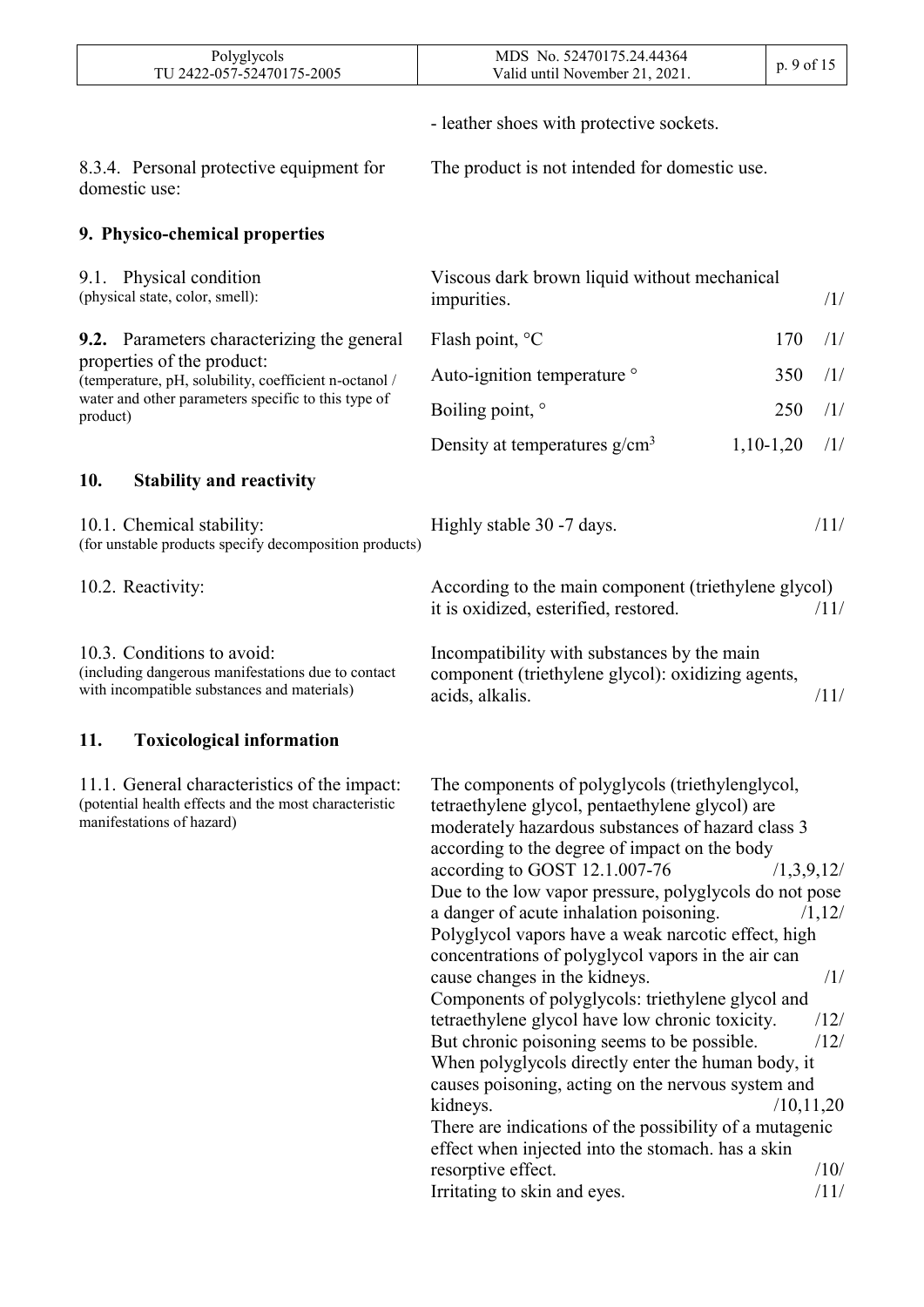| p. 10 of 15                                                                                                                                                                                                                                     | MDS No. 52470175.24.44364<br>Valid until November 21, 2021.                      | Polyglycols<br>TU 2422-057-52470175-2005                                                                           |  |                                                                                              |                                                                                                                                            |
|-------------------------------------------------------------------------------------------------------------------------------------------------------------------------------------------------------------------------------------------------|----------------------------------------------------------------------------------|--------------------------------------------------------------------------------------------------------------------|--|----------------------------------------------------------------------------------------------|--------------------------------------------------------------------------------------------------------------------------------------------|
|                                                                                                                                                                                                                                                 | 11.2. Routes of exposure:<br>(inhalation, oral, skin contact, eye contact)       | eye contact.                                                                                                       |  | pose a danger of acute inhalation poisoning.                                                 | Inhalation (by inhalation), by ingestion, skin contact,<br>/18/<br>Because of the low vapor pressure polyglycols do not<br>/1/             |
| 11.3. Affected human organs, tissues and<br>systems:                                                                                                                                                                                            |                                                                                  |                                                                                                                    |  | and respiratory systems, liver, kidneys, spleen,<br>morphologists morphological composition. | The most affected organs and systems according to the<br>main component (triethylene glycol): central nervous<br>/11/                      |
| 11.4. Information on hazardous health effects<br>in direct contact with the products and<br>consequences of these effects: (irritating effect)<br>on upper respiratory tract, eyes, skin, including skin<br>resorptive and sensitizing actions) |                                                                                  | Irritant effect:<br>eyes<br>skin<br>Skin resorptive effect<br>Sensitizing effect                                   |  |                                                                                              | According to the main component (triethylene glycol)<br>applicable;<br>applicable;<br>applicable;<br>not applicable.<br>/11/               |
| 11.5. Information about the dangerous long-<br>term effects of product exposure on the body:<br>(influence on the function of reproduction,<br>carcinogenicity, mutagenicity, cumulativeness and<br>other chronic effects)                      |                                                                                  | Embryotropic effect<br>Mutagenic effect<br>Carcinogenic effect:<br>on animals<br>per person<br>Gonadotropic effect |  |                                                                                              | According to the main component (triethylene glycol):<br>applicable.<br>not studied.<br>not studied.<br>not studied.<br>applicable<br>/11/ |
|                                                                                                                                                                                                                                                 | 11.6. Acute Toxicity Indicators:<br>(DL50 (LD50), route of entry (oral, dermal), | $DL_{50}(mg/kg)$<br>15000-17000                                                                                    |  | <b>Exposure route</b><br>in stomack                                                          | Specimen<br>rat                                                                                                                            |
| animal specimen)                                                                                                                                                                                                                                | animal specimen; $CL_{50}$ (LC50), exposure time (h),                            |                                                                                                                    |  |                                                                                              |                                                                                                                                            |

# **12. Information on the impact on the environment**

| 12.1. General characteristics of the impact on According to the main component of the product<br>(triethylene glycol):                                                                                      |
|-------------------------------------------------------------------------------------------------------------------------------------------------------------------------------------------------------------|
| At concentrations up to $1 \text{ g} / 1$ does not change color,                                                                                                                                            |
| odor and taste of water, up to 500mg / 1 does not affect                                                                                                                                                    |
| /13/<br>foaming/                                                                                                                                                                                            |
| The threshold concentration on the impact on the                                                                                                                                                            |
| sanitary regime of the reservoir of the total TC>1 mg/l.                                                                                                                                                    |
| /11/                                                                                                                                                                                                        |
| For tetraethylene glycol and pentaethylene glycol: at a<br>concentration of up to 500 mg $/1$ does not affect the                                                                                           |
| organoleptic properties of water.<br>/16/                                                                                                                                                                   |
| In case of violation of the rules of application, storage<br>and transportation; in case of unorganized incineration<br>or burial of waste; as a result of emergency situations<br>and emergencies.<br>/26/ |
|                                                                                                                                                                                                             |

# **12.3. The most important characteristics of the impact on the environment**

#### 12.3.1.Hygienic standards: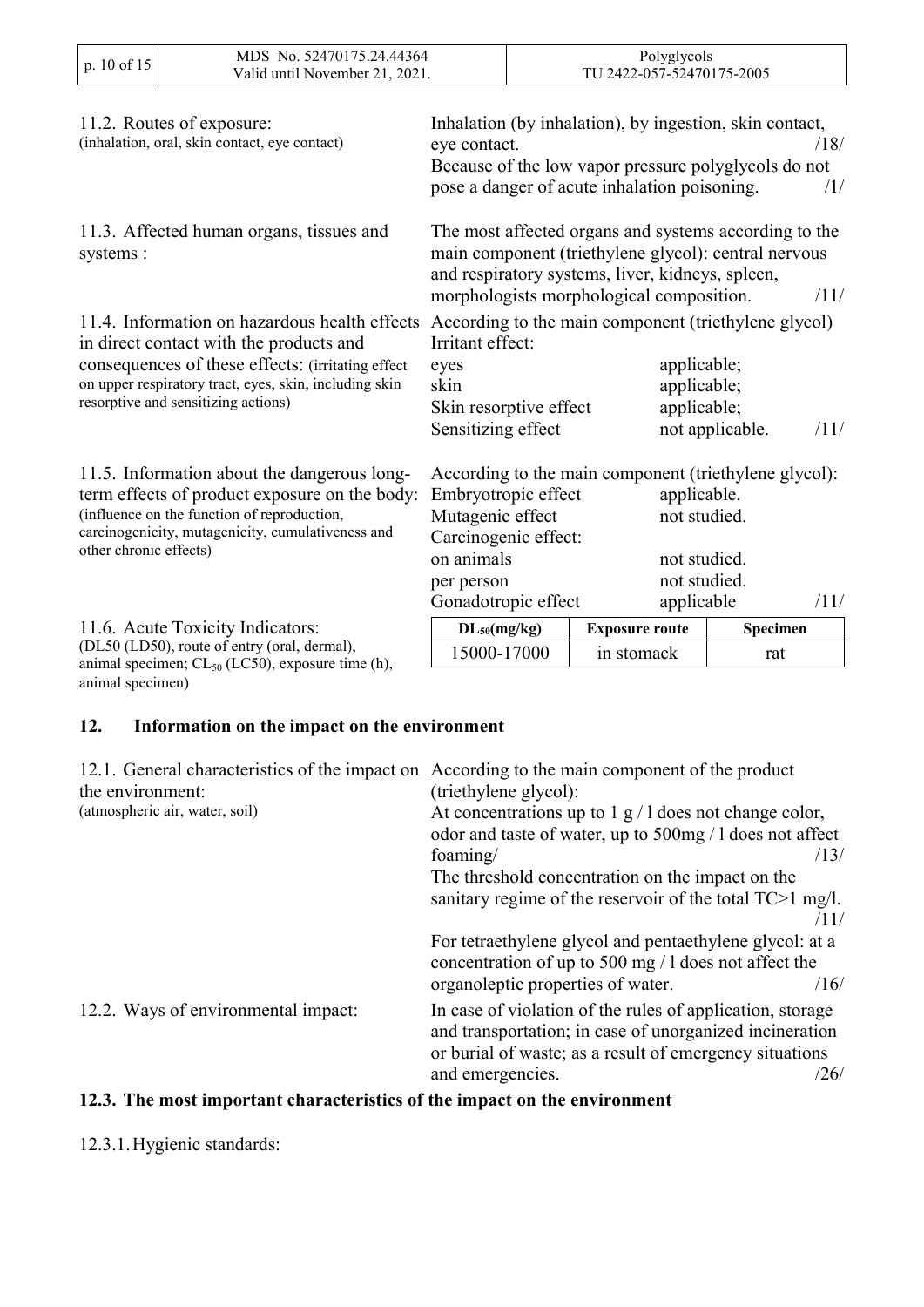| Polyglycols               | MDS No. 52470175.24.44364      | $p. 11$ of 15 |
|---------------------------|--------------------------------|---------------|
| TU 2422-057-52470175-2005 | Valid until November 21, 2021. |               |

|  | (permissible concentrations in ambient air, water, including fishery waters, soil) |  |  |  |  |  |  |  |
|--|------------------------------------------------------------------------------------|--|--|--|--|--|--|--|
|--|------------------------------------------------------------------------------------|--|--|--|--|--|--|--|

| Components            | TLV of atmosferic<br>air mg / $m^3$ (LHI <sup>1</sup> ,<br>hazard class) | Water $TLV2$ or<br>$APL$ mg/l<br>(LHI, hazard class) | $TLV3$ or APL for<br>fisheries<br>$mg/1$ (LHI, hazard class) | TLV or TAC for soils, mg<br>$\frac{1}{k}$ (LHI) |
|-----------------------|--------------------------------------------------------------------------|------------------------------------------------------|--------------------------------------------------------------|-------------------------------------------------|
| triethylene<br>glycol | SRLI, atm. air $= 1.0$<br>(M.p.)                                         | TLV, water -0,5 total.<br>3rd hazard class           | No data                                                      | No data                                         |
| The sum of            | Tetralylene glycol, and                                                  | Tetralylene glycol, and                              | Tetralylene glycol, and                                      | Tetralylene glycol, and                         |
| the mass              | pentaethylene glycol; TLV                                                | pentaethylene glycol:                                | pentaethylene glycol:                                        | pentaethylene glycol:                           |
| fractions of          | in atm. $air - 1.0$                                                      | No data                                              | No data                                                      | No data                                         |
| tetra- and            | $S.-t.$                                                                  |                                                      |                                                              |                                                 |
| penta-                | 3rd hazard class                                                         |                                                      |                                                              |                                                 |
| ethylene              |                                                                          |                                                      |                                                              |                                                 |
| glycol                |                                                                          |                                                      |                                                              |                                                 |

12.3.2.Ecotoxicity indicators:

(CL, EC, NO EC for fish, daphnia magna, algae, etc.)

According to the main component of the product (triethylene glycol):

| Quantity<br>$CL_{50}$ mg/l | Time of<br><b>Exposure, hours</b> | Animal specimen                           |
|----------------------------|-----------------------------------|-------------------------------------------|
| >5000                      | 24                                | Carassius auratus<br>(Prussian carp)      |
| >10000                     | 96                                | Lepomis macrochirus<br>(bluegill sunfish) |
| 69800                      | 96                                | Pimephales promelas<br>(fathead minnow)   |
|                            | A anta taminity fan Danhuig       |                                           |

| <b>Acute toxicity for Daphnia</b> |                        |                 |  |
|-----------------------------------|------------------------|-----------------|--|
| <b>Quantity</b>                   | Time of                | Animal specimen |  |
| $EC_{50}$ mg/l                    | <b>Exposure, hours</b> |                 |  |
| $EC_{50} > 10000$                 | 74                     | Magna           |  |
|                                   |                        |                 |  |

|     | <b>Ouantity</b>          | Time of         | Animal specimen |
|-----|--------------------------|-----------------|-----------------|
|     | $CL_{50}$ mg/l           | Exposure, hours |                 |
|     | 52400                    |                 | Magna           |
| ¥ 1 | $\cdots$ $\sim$ $\cdots$ |                 |                 |

Identified effects on model ecosystems: In the water of a model reservoir at a concentration of 1000 mg  $/$  l, oxidability on 10 day - 140 mgO2 $/$ l; on the 20th day - 72 mgO2/l.  $/11/$ 

12.3.3.Migration and transformation in the environment due to biodegradation and other processes (oxidation, hydrolysisetc.)

According to the main component of the product (triethylene glycol):

Transformed in the environment.

Transformation Products: formic acid, formaldehyde, ethylene glycol, diethylene glycol, glycolic aldehyde, glyoxal.  $/11/$ According to the main component of the product (triethylene glycol) stable in abiotic conditions (tl / 2) highly stable  $30-7$  day.  $/11/$ 

#### **13. Recommendations for waste (residues) disposal**

<sup>1</sup> LHI is a limiting harmful index (org. - organoleptic; refl. - reflex; fish. - fisheries (change in commodity quality of aquatic organisms); gen. - general sanitary).

<sup>2</sup> Water of water objects of drinking and cultural and domestic water use

<sup>3</sup> Water of water bodies of fishery importance (including marine ones)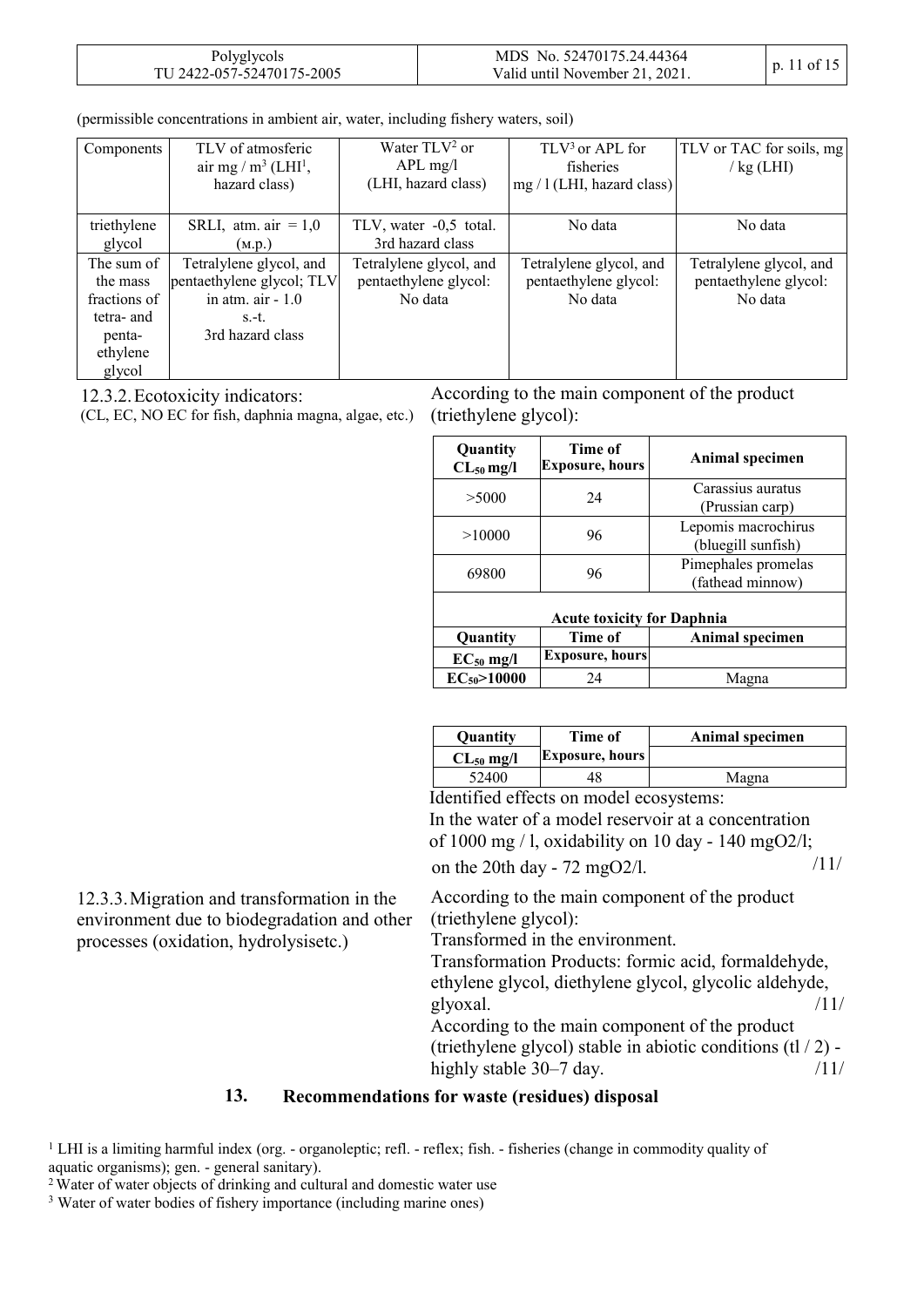| p. 12 of 15                                                                  | MDS No. 52470175.24.44364<br>Valid until November 21, 2021.                                                                |                               | Polyglycols<br>TU 2422-057-52470175-2005                                                                                                                                                                                                                         |
|------------------------------------------------------------------------------|----------------------------------------------------------------------------------------------------------------------------|-------------------------------|------------------------------------------------------------------------------------------------------------------------------------------------------------------------------------------------------------------------------------------------------------------|
| transportation:                                                              | 13.1. Safety measures for handling of waste<br>generated during the application. storage,                                  | safety data sheet.            | Sealing of production equipment.<br>/1/<br>Use of working and emergency vents.<br>/26/<br>Use of collective personal protective equipment.<br>/2/<br>More information is provided in sections $5,6,7,8$ of this                                                  |
| packaging:                                                                   | 13.2. Information about the places and<br>methods of neutralization, recycling or<br>disposal of waste products, including |                               | In case of spillage product shall be washed off with<br>plenty of water. Waste generated during production<br>goes to incineration.<br>/26/                                                                                                                      |
| products:                                                                    | 13.3. Recommendations for the disposal of<br>waste generated during domestic use of                                        |                               | Does not applied in household use.                                                                                                                                                                                                                               |
| 14.                                                                          | <b>Information for transportation</b>                                                                                      |                               |                                                                                                                                                                                                                                                                  |
| 14.1. UN number :                                                            |                                                                                                                            | N/A                           | /17,25/                                                                                                                                                                                                                                                          |
|                                                                              | 14.2. Proper shipping name                                                                                                 | Shipping name:<br>Polyglycols | /1/                                                                                                                                                                                                                                                              |
|                                                                              | 14.3. Used types of transport:                                                                                             |                               | Polyglycols are transported by motor transport in<br>accordance with the rules for the carriage of goods<br>operating on this type of transport.<br>Boilers for tank trucks and tank containers should be<br>made of stainless steel of 12XI 8H10T grade.<br>/1/ |
| GOST 19433-88:<br>- class<br>- subclass<br>- Classification Code<br>by rail) | 14.4. Cargo hazard classification according to N/A<br>(according to GOST 19 433-88 and for transportation                  |                               | /7/                                                                                                                                                                                                                                                              |
|                                                                              | - hazard sign (s) drawing (s) number (s)                                                                                   | N <sub>0</sub>                | /7/                                                                                                                                                                                                                                                              |
| class or subclass<br>additional hazard<br>UN packing group                   | 14.5. Hazard Classification of Cargo<br>according to the UN Recommendations on the<br><b>Transport of Dangerous Goods:</b> | Not classified                | /25/                                                                                                                                                                                                                                                             |
|                                                                              | 14.6. Shipping marking:<br>(manipulation signs according to 14192-96)                                                      | "sealed package"              | /1,6/                                                                                                                                                                                                                                                            |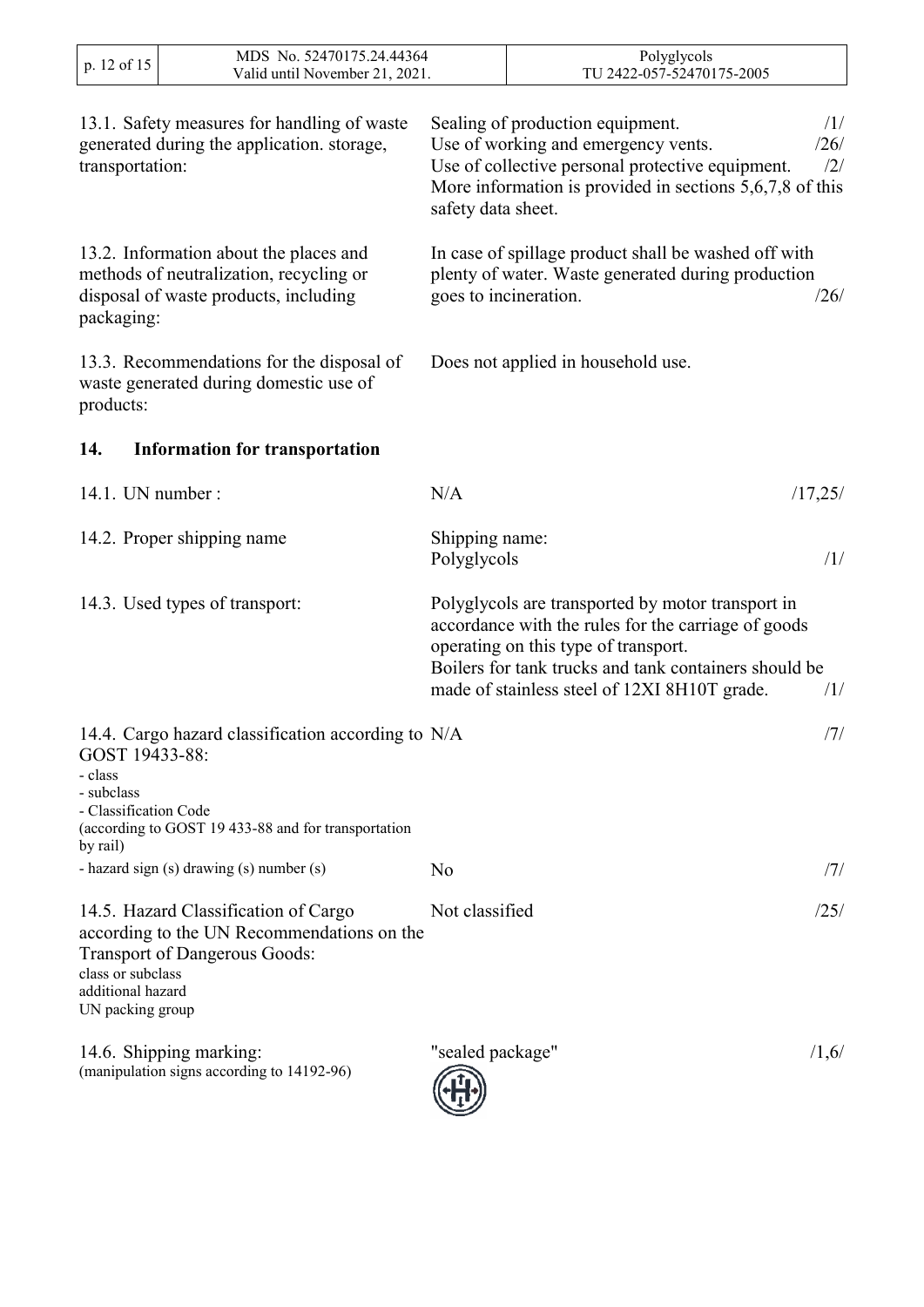| Polyglycols<br>TU 2422-057-52470175-2005 | MDS No. 52470175.24.44364<br>Valid until November 21, 2021. | p. 13 of 15 |  |
|------------------------------------------|-------------------------------------------------------------|-------------|--|
|------------------------------------------|-------------------------------------------------------------|-------------|--|

#### 14.7. Emergency cards

 $\mathbf{I}$ 

(for rail, sea and others transportation)

N/A

# **15. Information on national and international legislation.**

#### **15.1. National legislation**

| 15.1.1. Laws of the Russian Federation:                                                                                                           | Federal Law "On Environmental Protection". Federal<br>Law "On Sanitary and Epidemiological Welfare of the<br>Population", Federal Law "On Industrial Safety of<br>Hazardous Production Facilities", Federal Law "On<br>Production and Consumption Wastes", Federal Law<br>"On Air Protection" Federal Law "On Fire Safety".<br>Law of the Russian Federation "On Technical<br>Regulation". |
|---------------------------------------------------------------------------------------------------------------------------------------------------|--------------------------------------------------------------------------------------------------------------------------------------------------------------------------------------------------------------------------------------------------------------------------------------------------------------------------------------------------------------------------------------------|
| 15.1.2. Information about the documentation<br>governing the requirements for the humans<br>and the environment protection:                       | Information card of potentially hazardous chemical and<br>biological substances.3, b-Dioxaoctane-1,8 diol.<br>Certificate of state registration of BT series No.<br>000449 dated April 21, 1995; TU 2422-057-52470175-<br>2005 technical conditions; Technological regulations<br>for the production of ethylene oxide and glycols. $/1,2,3/$                                              |
| 15.2. International conventions and<br>agreements<br>(whether products are regulated by the Montreal<br>Protocol, the Stockholm Convention, etc.) | Not regulated.<br>/33,34/                                                                                                                                                                                                                                                                                                                                                                  |
| <b>Additional information</b><br>16.                                                                                                              |                                                                                                                                                                                                                                                                                                                                                                                            |

| 16.1. Details of the revision (reprint) of PU: Repl. MDS No. 52470175.21.26721 dated November |
|-----------------------------------------------------------------------------------------------|
| 16, 2011 due to expiration                                                                    |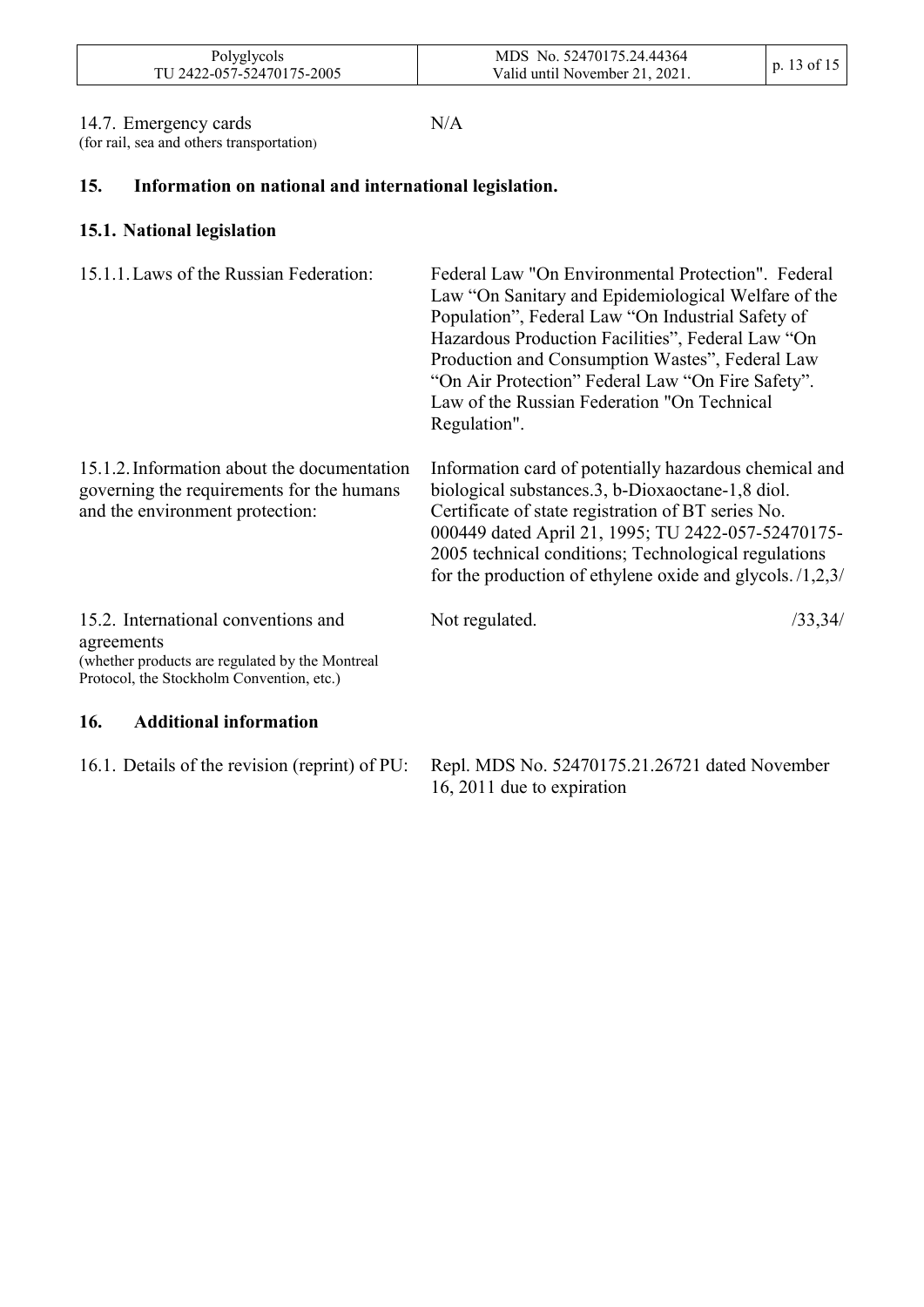|             | MDS No. 52470175.24.44364      | Polyglycols               |
|-------------|--------------------------------|---------------------------|
| p. 14 of 15 | Valid until November 21, 2021. | TU 2422-057-52470175-2005 |

#### **16.2. List of data sources used for preparation of the safety data sheet**

1. TU 2422-057-52470175-2005. Polyglycols

2. GOST 12.1.004-91. Occupational Safety Standards System. Fire safety. General requirements. - M .: Izdatel'stvo standartov, 1992

3. GOST 12.1.007-76. Harmful Substances. Classification and General Safety Requirements. М.: Izdatel'stvo standartov? 1976.

4. GOST 12.1 .010-76. OSSS. Explosion Safety. General requirements. - М.: Izdatel'stvo standartov, 1987

5. GOST 12.3.002-75 OSSS. Production processes. General safety requirements. М.: Izdatel'stvo standartov, 1983

6. GOST 14192-96. Marking of goods. - М.: Izdatel'stvo standartov, 1996.

7. GOST 19433-88 Dangerous Goods. Classification and marking. - М .: Izdatel'stvo standartov, 1988

8. GOST 31340-2013 Warning labeling of chemical products. General Requirements. M.: Standartinform. 2014

9. GN 2.2.5.1313-03 "Maximum Permissible Pollutant Concentrations (MPC) in Working Zone Air".

10. Information database of registered substances of the European Chemicals Agency (Echa). Access mode: [http://echa.europa.eu/info](http://echa.europa.eu/infonnation-on-chemicals) [nnation-on-chemicals](http://echa.europa.eu/infonnation-on-chemicals)

11. Information card of potentially hazardous chemical and biological substances. 3,6-dioxaoctane-1,8 diol. Certificate of state registration series BT No. 000449 dated April 21, 1995

12. Glycols and other derivatives of ethylene and propylene oxides. Under the general editorship of ON. Dyment - M .: Khimiya, 1976.

13. Guide V. O. Sheftel. Harmful substances in plastics. - M .: Khimiya, 1991

14. A.L. Bandman, G.A. Gudzovsky Harmful chemicals. Inorganic compounds of 1-4 groups. - L .: Khimiya, 1998

15. A.Ya. Korolchenko, D.A. Korolchenko "Fire and explosion hazards of substances and materials and their means of extinguishing". - M.: Reference book: in 2 parts -2nd ed., revised. And amend. - M.: Acc. "Pozhnauka", 2004. – Part 2 – 774 p.

16. Reference book under the editorship of V.A Filon. Harmful chemicals. Halogen and oxygencontaining organic compounds. - SP .: Khimiya, 1994.

17. Rules for the transportation of dangerous goods by rail (as amended with amendments and supplements dated November 23, 2007, May 30, 2008, May 22, 2009, November 5, 2015).

18. Safety rules and emergency liquidation procedure emergency situation for dangerous goods during transportation by rail. Emergency card No. 904. - M .: MPS, 1997.

19. Standard norms for the free distribution of special clothing, special footwear and other personal protective equipment for employees of chemical plants engaged in work with harmful and (or) hazardous working conditions, as well as at work performed in special temperature conditions or associated with pollution. Order of the Ministry of Healthcare and Social Development No. 906n dated August 11, 2011.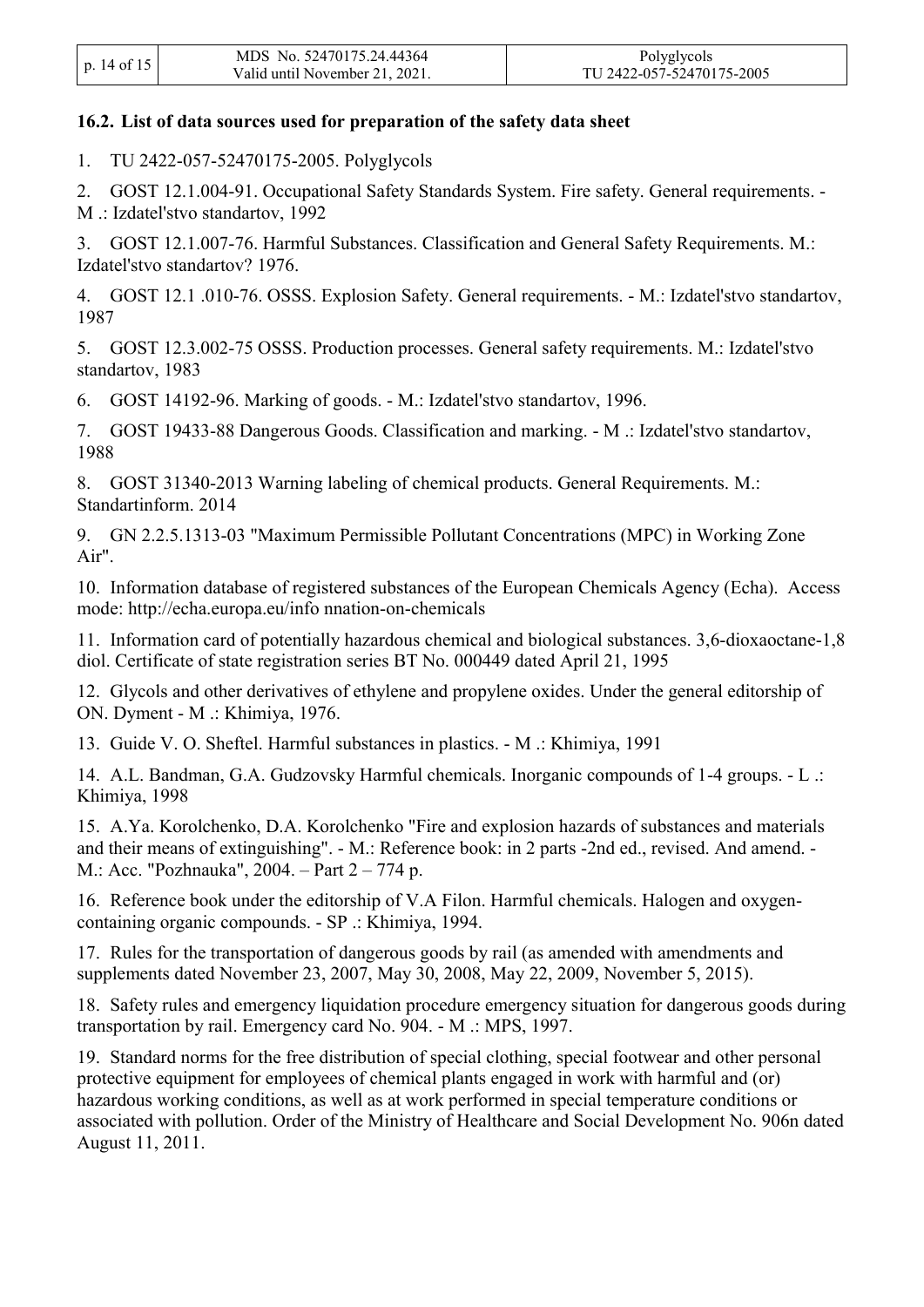| Polyglycols<br>TU 2422-057-52470175-2005 | MDS No. 52470175.24.44364<br>Valid until November 21, 2021. | p. 15 of 15 l |
|------------------------------------------|-------------------------------------------------------------|---------------|
|------------------------------------------|-------------------------------------------------------------|---------------|

20. TU 2422-055-52470175-2014 " technical triethylene glycol ". Specifications.

21. Regulation of Fire Safety in the Russian Federation PPB 01-93. - M .; 1994.

22. GN 2.1.7.2041-06 "Maximum permissible concentration (MPC) of chemicals in soil."

23. SP 2.2.2.1327-03 Hygienic Requirements for the Organization of Industrial Processes, Production Equipment, and Working Tools.

24. SanPiN 2.1.7.1322-03 Hygienic Requirements for Placement and Decontamination of Production and Consumption Wastes;

25. Recomendations for transportation of hazardous goods. Model rules. Записка.Volume 1 Nineteenth revised edition. United Nations New York and Geneva, 2015.

26. Technological regulations for the production of ethylene oxide and polyglycols. Approved 09/24/2015

27. Stockholm Convention on Persistent Organic Pollutants.

28. Montreal Protocol on Substances that Deplete the Ozone Layer.

29. GN 2.1.5.1315-03 "Maximum Allowable Concentrations (MACs) of Chemical Substances in Water of Water Bodies for Drinking, Cultural, and Domestic Use"

30. Globally Harmonized System of Hazard Classification and marking of Chemical Products (GHS). Fourth revised edition. UN, New York and Geneva, 2011.

31. Paramedic Handbook, edited by А. N. Shabanov. - М.: «Meditsina», 1984.

32. GOST 32419-2013 Hazard Classification of Chemical Products. General requirements

33. 33.GOST 32423-2013 hazard classification of mixed chemical products by effects on the body (with amendment)

34. GOST 32424-2013 Hazard Classification of Chemical Products by Environmental Impact. General Provisions

35. GOST 32425-2013 Classification of the hazard of mixed chemical products by environmental impact